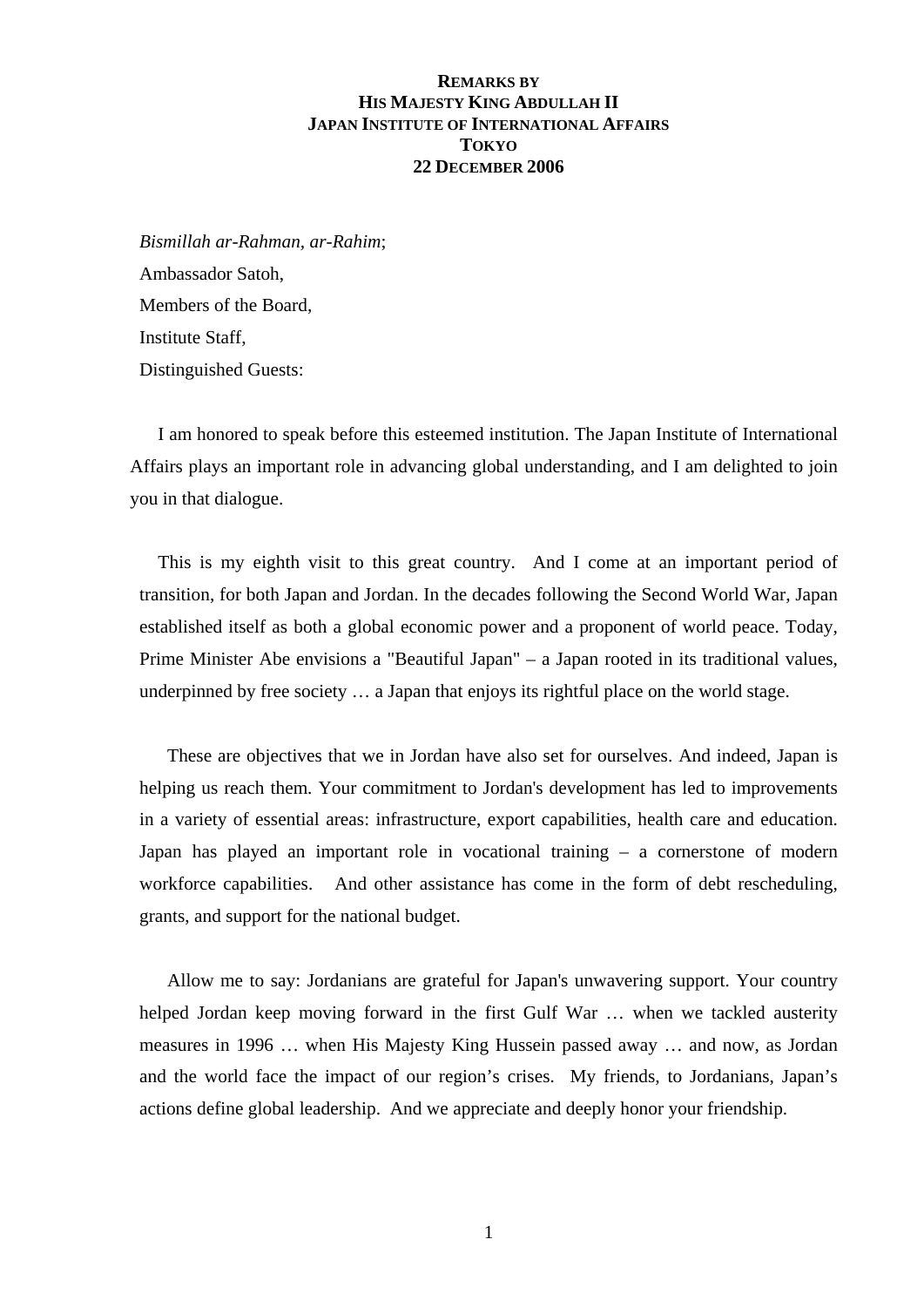Japan's support has made an especially critical contribution to Jordan's wide-ranging reform efforts – political, economic, and social. These will help sustain our development, and enhance our participation in the global economy.

Today, our economy is growing at over 6.5 % a year. Jordanian products reach more markets than ever before. Our country is increasingly becoming a hub and gateway for global and regional business. Jordanians now have access to the knowledge, skills, and technology they need to succeed in the world.

These strides have helped Jordan move to higher income levels. And Jordan is leading a collective effort to create sustained advances through sound economic management and reform. Last September, Jordan convened the first summit of Lower-Middle Income Countries. Our objective, as a group, is to work together *and* partner with the international community to consolidate our economic, political and social gains. We count on Japan's support in this endeavor.

Jordan has also emerged as a regional leader in political and social reforms. Last year, the National Agenda was prepared. This document identified our national reform priorities in all areas for the next ten years. We are building on it every day. And I am proud to tell you that earlier this month, the Anti-Corruption Commission Law came into force. It establishes an independent body entrusted with combating corruption in the public sector.

In the coming months, lawmakers are also expected to pass legislation that will enshrine political pluralism, significantly broaden access to information and liberalize the media.

Our educational system is also making tremendous strides. We have implemented a technology-based educational program that is emulated in the region and beyond. The new content is providing Jordanian students with the tools they need to participate in the global economy.

Like Japan, Jordan is eager to share its success to advance peace, democracy and stability in our region. Responsibility for others is a central teaching of our religion. Islam honors the shared humanity of all people, and explicitly condemns extremism. This is the view of the vast, moderate majority of Muslims. I believe it is key to the future of our world – and no where more so, than in the Middle East.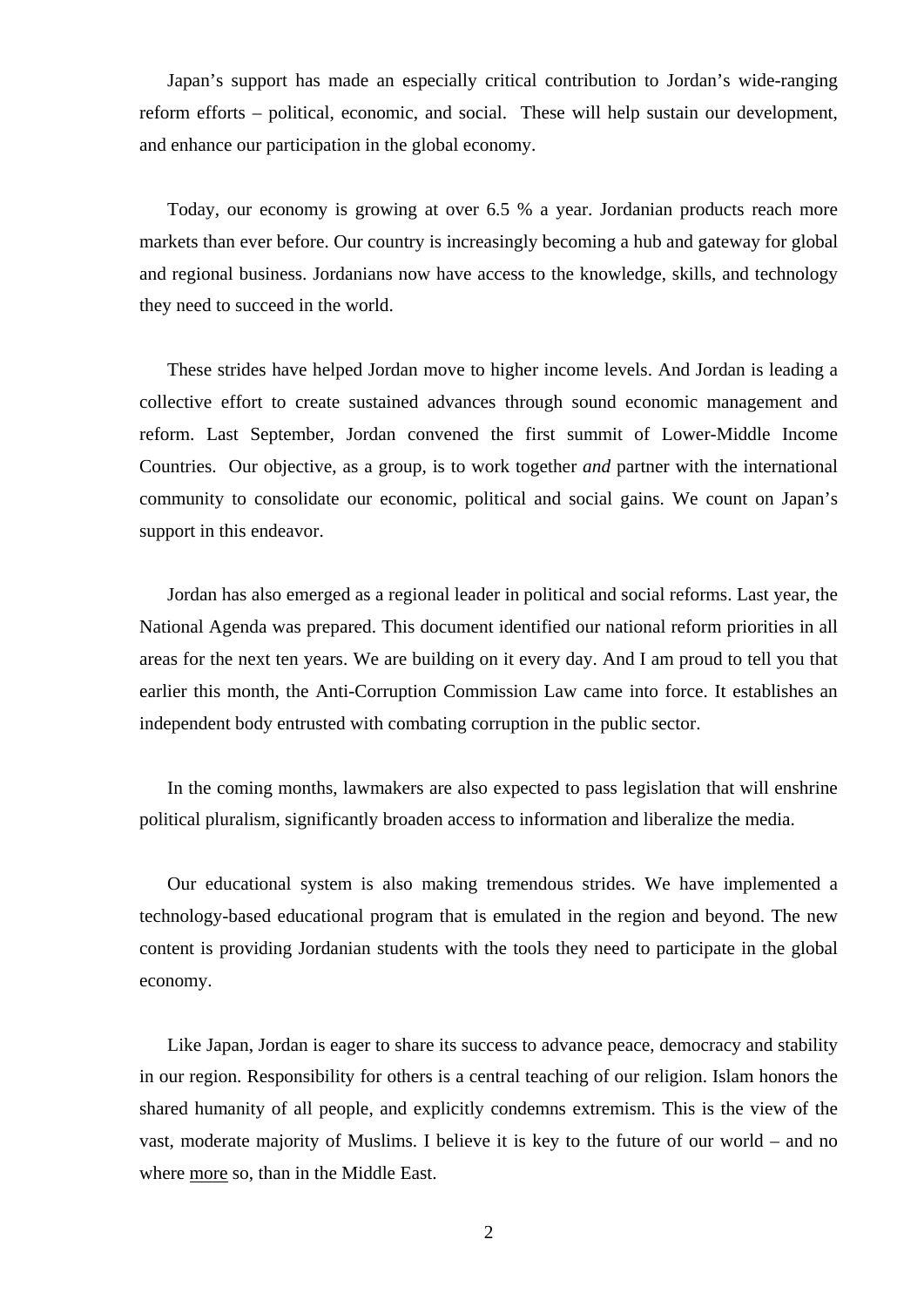Our region is facing a profound crisis. Its elements are tremendous human suffering, weapons proliferation, and an alarming escalation in the frequency and intensity of crises. This situation is an invitation to interference from regional hegemonic powers and extremists.

Demographics make these trends all the more worrying. In the Middle East, more than half the population is 18 or younger. They want and deserve opportunities to share in the promise of this century. And they desperately need an alternative to extremism and violence. Regionwide, meeting youth expectations will require 50 million new jobs by 2010, and more than 200 million by 2020.

We must work together to meet these challenges head on.

Japan already plays an important role in our region – as an economic partner and as a development model and supporter. Last summer, Prime Minister Koizumi and I discussed Japan's innovative concept for peace-building in our region. The Corridor for Peace and Prosperity envisions economic cooperation among the economies of the Jordan River Valley, spanning Jordan, Palestine and Israel. It is an initiative based on the principle of sustainable peace. In this respect, Japan's role in our region is not only economic, but also political.

## My friends,

The Palestinian-Israeli conflict is at the heart of the tension in our region. It is the grievance that extremists and regional power-seekers play upon, to expand their influence and perpetuate conflict. The continued failure to find a resolution threatens to aggravate other crises in our region.

We can end this threat. The first step is a just settlement of the conflict between Palestinians and Israelis … the catalyst of a wider and more comprehensive Arab-Israeli peace. There is already a sound basis to work from. The Arab Peace Initiative of 2002 envisioned a way to reach both sides with what they want and need: security guarantees between all Arab states and Israel … Israeli withdrawal from all Arab territories occupied since 1967 … and a sovereign, viable, and independent Palestine. This is an opening that must not be ignored.